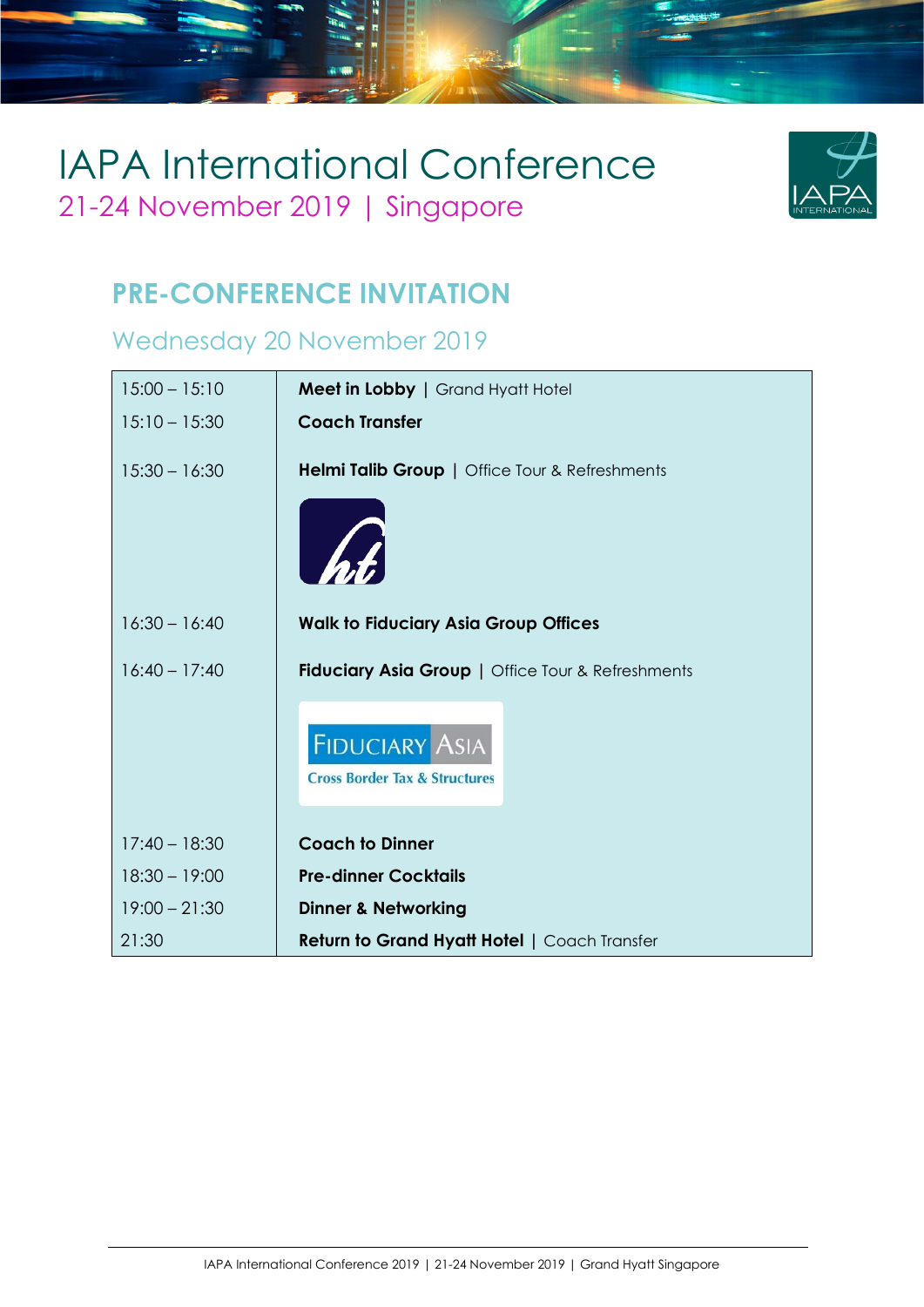

#### Thursday 21 November 2019

| $09:00 - 13:00$ | International Board Meeting   Suite Board Room 1822<br>(Inc. Break & Lunch)                                                                                   |                                                                                                                       |
|-----------------|---------------------------------------------------------------------------------------------------------------------------------------------------------------|-----------------------------------------------------------------------------------------------------------------------|
| $10:30 - 12:30$ | <b>Conference Registration   Grand Hyatt Lobby, IAPA desk</b>                                                                                                 |                                                                                                                       |
| $13:30 - 13:45$ | Welcome Refreshments   Salon 1 & 2 Foyer, Level 2                                                                                                             |                                                                                                                       |
| $13:45 - 13:50$ | Global Chairman & CEO Open "IAPA 40th Anniversary<br>Conference"   Salon 1 & 2                                                                                |                                                                                                                       |
| $13:50 - 14:20$ | Speed Networking Session   Salon 1 & 2                                                                                                                        |                                                                                                                       |
| $14:20 - 14:30$ | <b>Networking Coffee Break   Salon 1 &amp; 2 Foyer</b><br>(Splitting the Rooms)                                                                               |                                                                                                                       |
| $14:30 - 15:10$ | <b>SESSION 1</b>   Salon 1                                                                                                                                    | <b>SESSION 2</b>   Salon 2                                                                                            |
|                 | <b>International Employment</b><br><b>Forum</b> Case Study by Antony<br>Goichon, Partner at CPA,<br>France & Rohan Kamath,<br>Director, Expat Partners, China | <b>Facilitating International</b><br><b>Business Forum, by Daniel</b><br>Morris, Partner at Morris +<br>D'Angelo, USA |
| $15:10 - 15:25$ | <b>Comfort Break</b>                                                                                                                                          |                                                                                                                       |
| $15:25 - 16:05$ | <b>SESSION 3   Salon 1</b>                                                                                                                                    | <b>SESSION 4</b>   Salon 2                                                                                            |
|                 | <b>Technology Working Group</b><br>by Vineet Gupta, Managing<br>Partner & Harmeet Singh Vohra<br>at AKGVG & Associates, India                                 | Non-Doms in the UK, by<br>Nicholas Newman, Partner at<br>Harris and Trotter, UK                                       |
| $16:05 - 16:20$ | Networking Coffee Break   Salon 1 & 2 Foyer                                                                                                                   |                                                                                                                       |
| $16.20 - 18:00$ | <b>SESSION 5   Salon</b>                                                                                                                                      | <b>SESSION 6   Salon 2</b>                                                                                            |
|                 |                                                                                                                                                               |                                                                                                                       |

#### Evening Networking Programme

| $19:30 - 20:00$ | <b>Opening Cocktails</b>   Grand Salon 1 Foyer                                                                                                   |
|-----------------|--------------------------------------------------------------------------------------------------------------------------------------------------|
| $20:00 - 22:00$ | <b>Buffet Dinner</b>   Grand Salon 1- Including Lion Dance, drummers<br>and personalised Calligraphy hand-fan<br>*Group photo to be taken at 8pm |
|                 | <b>Formal Dress</b>                                                                                                                              |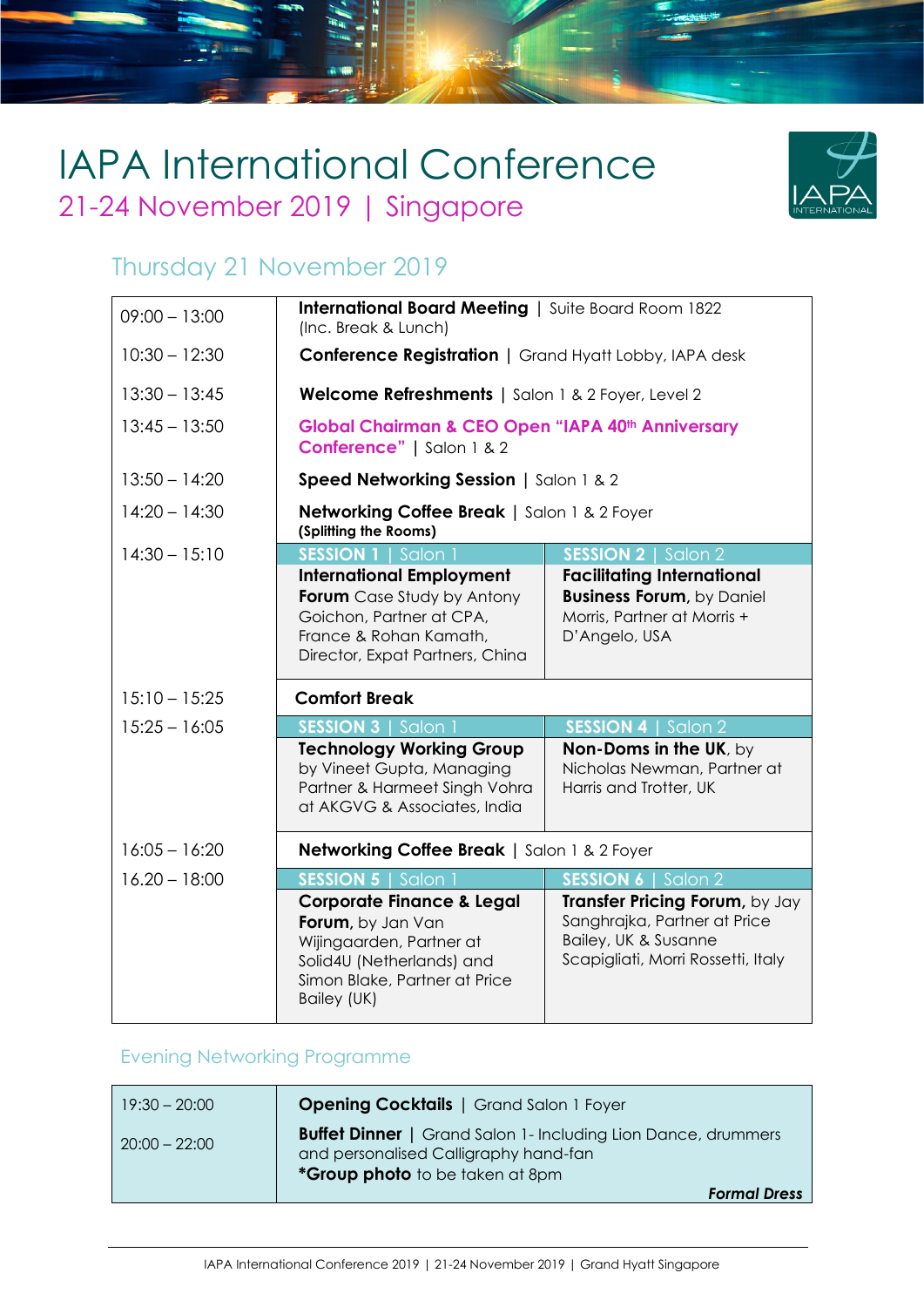

### Friday 22 November 2019

| $09:00 - 09:15$ | <b>Global Chairman Welcome</b>   Martin Clapson, Price Bailey<br>Grand Salon 2                                                                                                                       |
|-----------------|------------------------------------------------------------------------------------------------------------------------------------------------------------------------------------------------------|
| $09:15 - 09:20$ | <b>IAPA Host Member Welcome</b>   Helmi Talib, Helmi Talib & Co                                                                                                                                      |
| $09:20 - 10:00$ | <b>CEO Welcome and Update</b>   Ozgur Demirdoven                                                                                                                                                     |
| $10:00 - 10:30$ | New Member Introductions                                                                                                                                                                             |
| $10:30 - 10:50$ | <b>Networking Coffee Break</b>   Grand Salon 2 Foyer                                                                                                                                                 |
| $10:50 - 11:50$ | <b>IAPA Corporate Governance</b>                                                                                                                                                                     |
| $11:50 - 12:35$ | New Globalisation: How innovative players, trade barriers,<br>new trade routes and discontent are reshaping the<br><b>landscape</b>   Ryan Piper, Director of Strategy, Baker Tilly<br>International |
| $12:35 - 13:00$ | <b>Speed Networking Session</b>                                                                                                                                                                      |
| $13:00 - 14:00$ | <b>Networking Lunch   Grand Salon 2 Foyer</b>                                                                                                                                                        |

#### Afternoon & Evening Networking Programme

| 14:30           | Meet in Hotel Lobby   Coach transfer                                                                                        |
|-----------------|-----------------------------------------------------------------------------------------------------------------------------|
| $15:30 - 17:45$ | <b>River Safari</b>                                                                                                         |
| $17:45 - 18:15$ | <b>Walk to ULU Court Restaurant</b>                                                                                         |
| $18:15 - 19:00$ | <b>Pre-dinner Cocktails</b>                                                                                                 |
| $19:00 - 20:30$ | <b>Dinner at ULU Court</b>   A quaint dining experience reminiscent of<br>kampungs (villages), with fire dance performance. |
| $20:30 - 22:00$ | Night Safari                                                                                                                |
| 22:30           | <b>Coach back</b> to Hotel<br>Casual dress & suitable walking footwear                                                      |